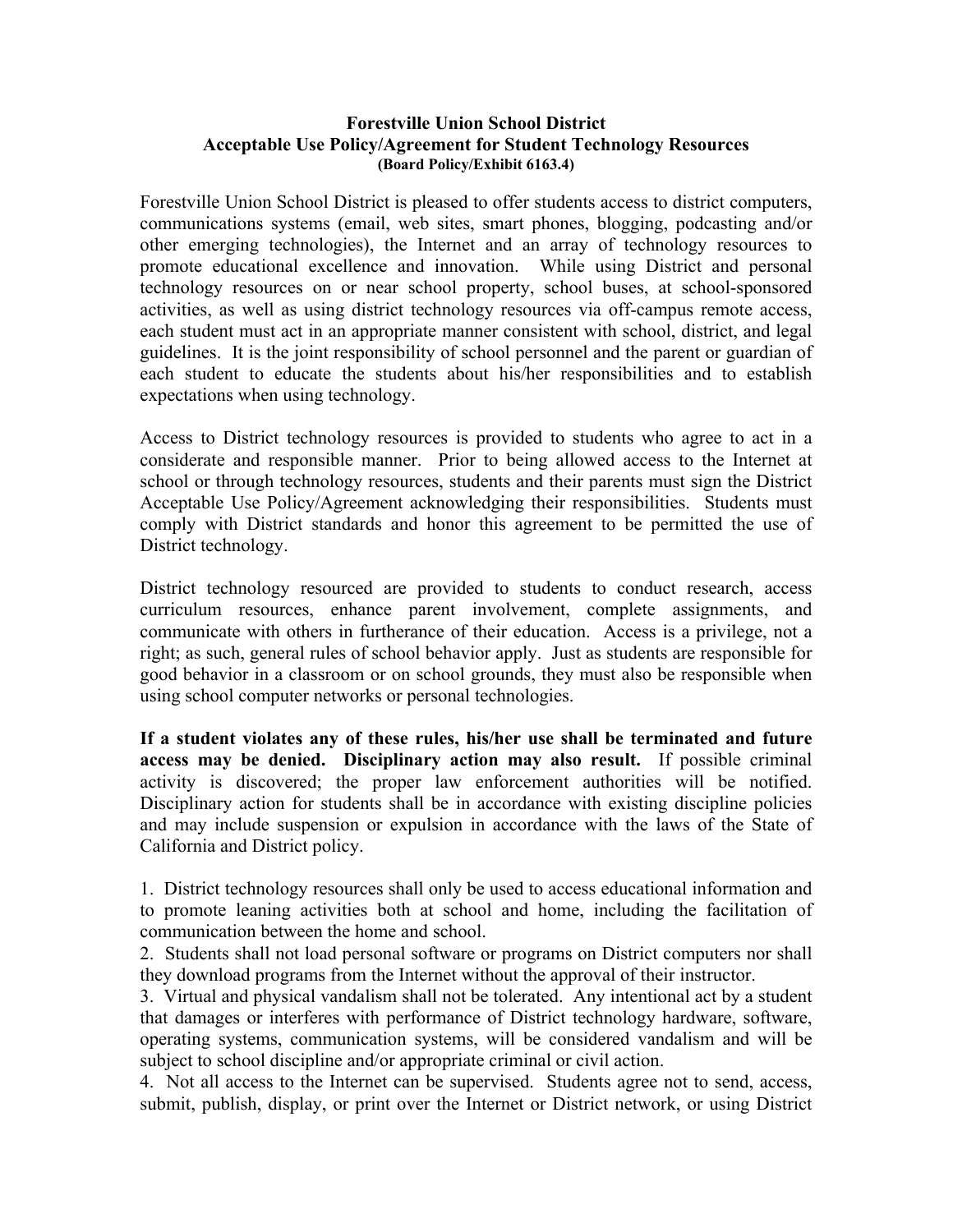technology resources, any defamatory, inaccurate, abusive, profane, sexually oriented, threatening, offensive or illegal material. Cyber bullying is specifically prohibited. It shall be the student's responsibility to report the inappropriate use, web site, or communication to the student's teacher or other staff member.

5. Although the District uses a software filter to block known inappropriate web sites and prohibit access to harmful materials accessed from a District network, the District does not filter or block access to harmful materials accessed from a District-provided resource that is being used outside of the District network. Under any circumstances, filtering technology is not perfect and therefore may in effect both interfere with legitimate educational purposes and allow some objectionable material to be viewed.

6. The use of District technology resources is not private; students should not expect that files stored on or transmitted via the District's resourced will be confidential. All digital transmissions are subject to inspection and/or monitoring by District employees or other officials. Digital storage is District property, and as such, network administrators will review files and communications to maintain system integrity and ensure that students are using technology responsibly.

7. The District denies any responsibility for the accuracy of information obtained from the Internet or on-line resources.

8. The District makes no warranties of any kind, expressed or implied, for the technology resources it provides to students.

9. Copyright, Trademark and/or Registered laws must be adhered to at all times. All materials from the Internet and other digital resources, including graphics, which are used in student projects or reports, must be properly cited. Copyrighted, Trademarked or Registered materials may not be placed on the Internet without the permission of the author.

10. Students shall not post or transmit their own or other's personal information such as home addresses, telephone numbers, last names, photos or other personal identifying information.

11. The use of District technology resources may involve the use of a password, network access code or other identifying or validating code. Such passwords and codes are to be protected as private information provided to the individual user for their sole purpose. Such passwords and codes shall not be disclosed by the student to others.

12. Students shall not use District technology resources to conduct for-profit business activities or to engage in religious activities. Students shall not use District technology resources for advertising, promotion commercial purposes or similar objectives, including the purchase of any items or services.

13. Students may bring personal technology, including computers, smart phones, network access devices, or other electronic signaling devices to school provided that such technology is used for instructional purposes. Students shall abide by the instructions provided by teachers and other school staff in the use of such personal technologies. Access to the Internet or other District communication systems from personal technology is limited to wireless access points on the school campuses or other access devices away from school. Access to the Internet or other District communication systems from personal technology is not available via hardwire connections.